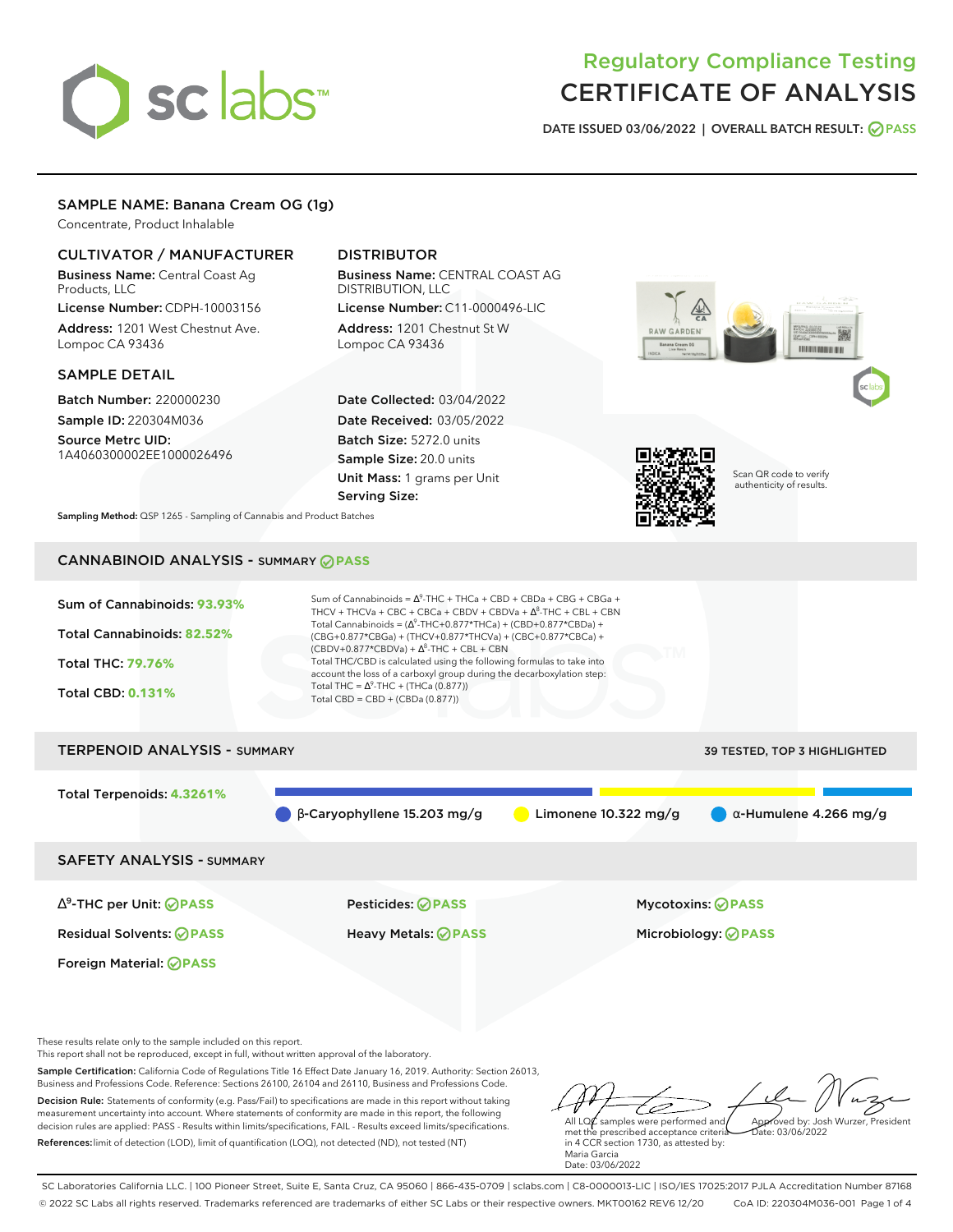



**BANANA CREAM OG (1G) | DATE ISSUED 03/06/2022 | OVERALL BATCH RESULT: PASS**

#### **CANNABINOID TEST RESULTS** - 03/05/2022 **PASS**

Tested by high-performance liquid chromatography with diode-array detection (HPLC-DAD). **Method:** QSP 1157 - Analysis of Cannabinoids by HPLC-DAD

#### TOTAL CANNABINOIDS: **82.52%**

Total Cannabinoids (Total THC) + (Total CBD) + (Total CBG) + (Total THCV) + (Total CBC) +  $(Total CBDV) +  $\Delta^8$ -THC + CBL + CBN$ 

TOTAL THC: **79.76%** Total THC (Δ<sup>9</sup>-THC+0.877\*THCa)

TOTAL CBD: **0.131%**

Total CBD (CBD+0.877\*CBDa)

TOTAL CBG: 1.11% Total CBG (CBG+0.877\*CBGa)

TOTAL THCV: 0.401% Total THCV (THCV+0.877\*THCVa)

TOTAL CBC: 1.117% Total CBC (CBC+0.877\*CBCa)

TOTAL CBDV: ND Total CBDV (CBDV+0.877\*CBDVa)

| <b>COMPOUND</b> | LOD/LOQ<br>(mg/g)          | <b>MEASUREMENT</b><br><b>UNCERTAINTY</b><br>(mg/g) | <b>RESULT</b><br>(mg/g) | <b>RESULT</b><br>(%) |
|-----------------|----------------------------|----------------------------------------------------|-------------------------|----------------------|
| <b>THCa</b>     | 0.05/0.14                  | ±17.991                                            | 899.56                  | 89.956               |
| <b>CBCa</b>     | 0.07 / 0.28                | ±0.485                                             | 12.74                   | 1.274                |
| <b>CBGa</b>     | 0.1 / 0.2                  | ±0.40                                              | 9.9                     | 0.99                 |
| $\Delta^9$ -THC | 0.06 / 0.26                | ±0.233                                             | 8.69                    | 0.869                |
| <b>THCVa</b>    | 0.07 / 0.20                | ±0.170                                             | 4.57                    | 0.457                |
| <b>CBG</b>      | 0.06/0.19                  | ±0.073                                             | 2.37                    | 0.237                |
| <b>CBDa</b>     | 0.02 / 0.19                | ±0.034                                             | 1.49                    | 0.149                |
| $\wedge^8$ -THC | 0.1 / 0.4                  | N/A                                                | <b>ND</b>               | <b>ND</b>            |
| <b>THCV</b>     | 0.1 / 0.2                  | N/A                                                | <b>ND</b>               | <b>ND</b>            |
| <b>CBD</b>      | 0.07/0.29                  | N/A                                                | <b>ND</b>               | <b>ND</b>            |
| <b>CBDV</b>     | 0.04 / 0.15                | N/A                                                | <b>ND</b>               | <b>ND</b>            |
| <b>CBDVa</b>    | 0.03 / 0.53                | N/A                                                | <b>ND</b>               | <b>ND</b>            |
| <b>CBL</b>      | 0.06 / 0.24                | N/A                                                | <b>ND</b>               | <b>ND</b>            |
| <b>CBN</b>      | 0.1/0.3                    | N/A                                                | <b>ND</b>               | <b>ND</b>            |
| <b>CBC</b>      | 0.2 / 0.5                  | N/A                                                | <b>ND</b>               | <b>ND</b>            |
|                 | <b>SUM OF CANNABINOIDS</b> |                                                    | 939.3 mg/g              | 93.93%               |

#### **UNIT MASS: 1 grams per Unit**

| $\Delta^9$ -THC per Unit              | 1100 per-package limit | 8.69 mg/unit   | <b>PASS</b> |
|---------------------------------------|------------------------|----------------|-------------|
| <b>Total THC per Unit</b>             |                        | 797.60 mg/unit |             |
| <b>CBD</b> per Unit                   |                        | <b>ND</b>      |             |
| <b>Total CBD per Unit</b>             |                        | $1.31$ mg/unit |             |
| Sum of Cannabinoids<br>per Unit       |                        | 939.3 mg/unit  |             |
| <b>Total Cannabinoids</b><br>per Unit |                        | 825.2 mg/unit  |             |

#### **TERPENOID TEST RESULTS** - 03/06/2022

Terpene analysis utilizing gas chromatography-flame ionization detection (GC-FID). **Method:** QSP 1192 - Analysis of Terpenoids by GC-FID

| <b>COMPOUND</b>          | LOD/LOQ<br>(mg/g) | <b>MEASUREMENT</b><br><b>UNCERTAINTY</b><br>(mg/g) | <b>RESULT</b><br>(mg/g)                         | <b>RESULT</b><br>(%) |
|--------------------------|-------------------|----------------------------------------------------|-------------------------------------------------|----------------------|
| $\beta$ -Caryophyllene   | 0.004 / 0.012     | ±0.4211                                            | 15.203                                          | 1.5203               |
| Limonene                 | 0.005 / 0.016     | ±0.1146                                            | 10.322                                          | 1.0322               |
| α-Humulene               | 0.009/0.029       | ±0.1066                                            | 4.266                                           | 0.4266               |
| <b>Myrcene</b>           | 0.008 / 0.025     | ±0.0330                                            | 3.301                                           | 0.3301               |
| $trans-\beta$ -Farnesene | 0.008 / 0.025     | ±0.0404                                            | 1.463                                           | 0.1463               |
| Nerolidol                | 0.006 / 0.019     | ±0.0695                                            | 1.419                                           | 0.1419               |
| Linalool                 | 0.009 / 0.032     | ±0.0376                                            | 1.269                                           | 0.1269               |
| Fenchol                  | 0.010 / 0.034     | ±0.0364                                            | 1.208                                           | 0.1208               |
| <b>Terpineol</b>         | 0.009 / 0.031     | ±0.0553                                            | 1.157                                           | 0.1157               |
| $\beta$ -Pinene          | 0.004 / 0.014     | ±0.0093                                            | 1.048                                           | 0.1048               |
| $\alpha$ -Bisabolol      | 0.008 / 0.026     | ±0.0207                                            | 0.499                                           | 0.0499               |
| $\alpha$ -Pinene         | 0.005 / 0.017     | ±0.0031                                            | 0.460                                           | 0.0460               |
| Caryophyllene<br>Oxide   | 0.010 / 0.033     | ±0.0152                                            | 0.424                                           | 0.0424               |
| Valencene                | 0.009 / 0.030     | ±0.0205                                            | 0.382                                           | 0.0382               |
| <b>Borneol</b>           | 0.005 / 0.016     | ±0.0095                                            | 0.289                                           | 0.0289               |
| <b>Terpinolene</b>       | 0.008 / 0.026     | ±0.0028                                            | 0.176                                           | 0.0176               |
| Camphene                 | 0.005 / 0.015     | ±0.0012                                            | 0.134                                           | 0.0134               |
| β-Ocimene                | 0.006 / 0.020     | ±0.0022                                            | 0.089                                           | 0.0089               |
| Fenchone                 | 0.009 / 0.028     | ±0.0014                                            | 0.063                                           | 0.0063               |
| Sabinene Hydrate         | 0.006 / 0.022     | ±0.0009                                            | 0.029                                           | 0.0029               |
| Cedrol                   | 0.008 / 0.027     | ±0.0011                                            | 0.028                                           | 0.0028               |
| Geraniol                 | 0.002 / 0.007     | ±0.0006                                            | 0.017                                           | 0.0017               |
| Nerol                    | 0.003 / 0.011     | ±0.0005                                            | 0.015                                           | 0.0015               |
| Sabinene                 | 0.004 / 0.014     | N/A                                                | <loq< th=""><th><loq< th=""></loq<></th></loq<> | <loq< th=""></loq<>  |
| $\alpha$ -Phellandrene   | 0.006 / 0.020     | N/A                                                | <loq< th=""><th><loq< th=""></loq<></th></loq<> | <loq< th=""></loq<>  |
| $\alpha$ -Terpinene      | 0.005 / 0.017     | N/A                                                | <loq< th=""><th><loq< th=""></loq<></th></loq<> | <loq< th=""></loq<>  |
| Eucalyptol               | 0.006 / 0.018     | N/A                                                | <loq< th=""><th><loq< th=""></loq<></th></loq<> | <loq< th=""></loq<>  |
| $\gamma$ -Terpinene      | 0.006 / 0.018     | N/A                                                | <loq< th=""><th><loq< th=""></loq<></th></loq<> | <loq< th=""></loq<>  |
| Citronellol              | 0.003 / 0.010     | N/A                                                | <loq< th=""><th><loq< th=""></loq<></th></loq<> | <loq< th=""></loq<>  |
| Guaiol                   | 0.009 / 0.030     | N/A                                                | $<$ LOQ                                         | $<$ LOQ              |
| $\Delta^3$ -Carene       | 0.005 / 0.018     | N/A                                                | ND                                              | ND                   |
| p-Cymene                 | 0.005 / 0.016     | N/A                                                | <b>ND</b>                                       | <b>ND</b>            |
| Isopulegol               | 0.005 / 0.016     | N/A                                                | <b>ND</b>                                       | <b>ND</b>            |
| Camphor                  | 0.006 / 0.019     | N/A                                                | ND                                              | ND                   |
| Isoborneol               | 0.004 / 0.012     | N/A                                                | ND                                              | ND                   |
| Menthol                  | 0.008 / 0.025     | N/A                                                | <b>ND</b>                                       | <b>ND</b>            |
| Pulegone                 | 0.003 / 0.011     | N/A                                                | ND                                              | ND                   |
| <b>Geranyl Acetate</b>   | 0.004 / 0.014     | N/A                                                | ND                                              | ND                   |
| $\alpha$ -Cedrene        | 0.005 / 0.016     | N/A                                                | <b>ND</b>                                       | ND                   |
| <b>TOTAL TERPENOIDS</b>  |                   |                                                    | 43.261 mg/g                                     | 4.3261%              |

SC Laboratories California LLC. | 100 Pioneer Street, Suite E, Santa Cruz, CA 95060 | 866-435-0709 | sclabs.com | C8-0000013-LIC | ISO/IES 17025:2017 PJLA Accreditation Number 87168 © 2022 SC Labs all rights reserved. Trademarks referenced are trademarks of either SC Labs or their respective owners. MKT00162 REV6 12/20 CoA ID: 220304M036-001 Page 2 of 4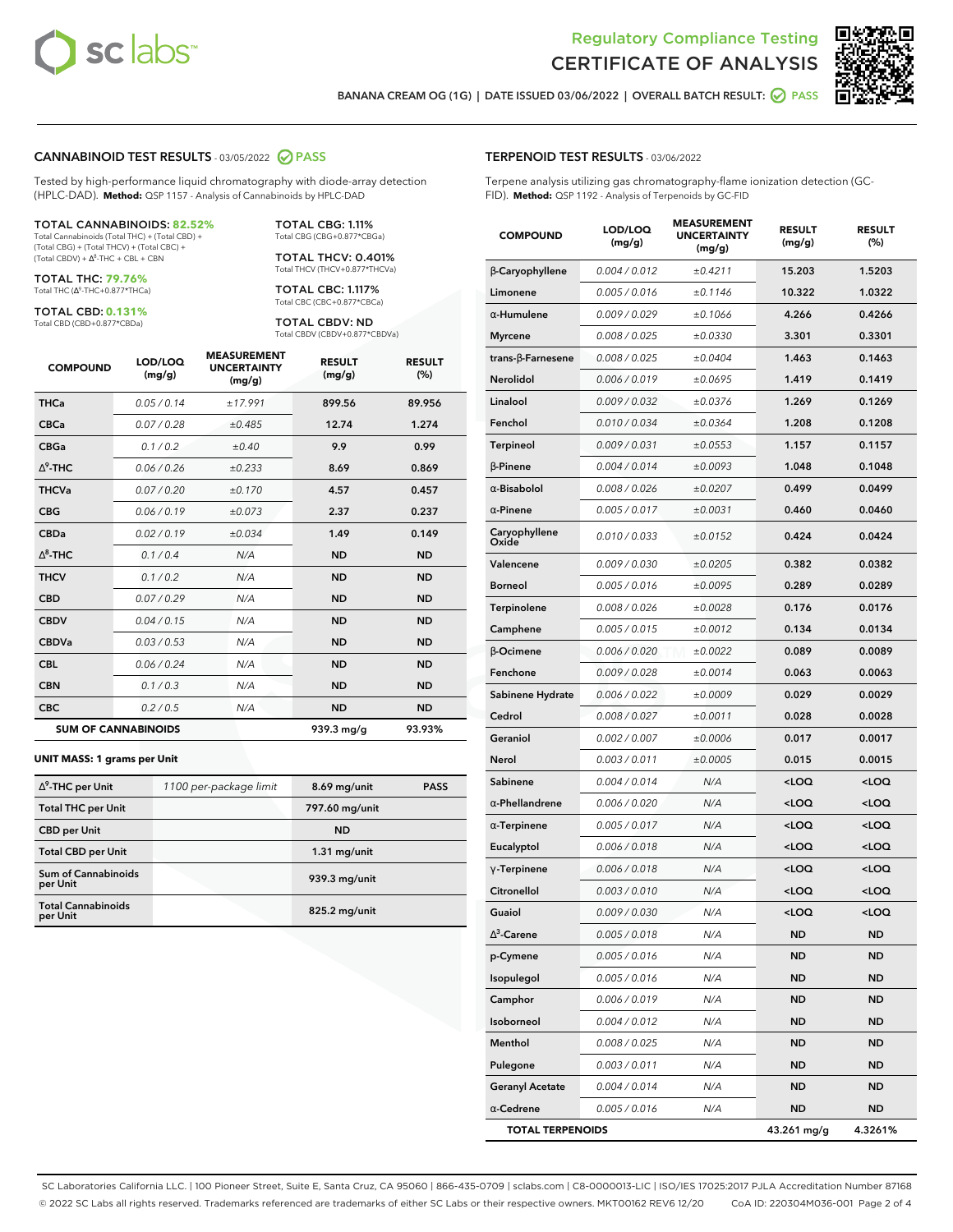



**BANANA CREAM OG (1G) | DATE ISSUED 03/06/2022 | OVERALL BATCH RESULT: PASS**

# **CATEGORY 1 PESTICIDE TEST RESULTS** - 03/06/2022 **PASS**

Pesticide and plant growth regulator analysis utilizing high-performance liquid chromatography-mass spectrometry (HPLC-MS) or gas chromatography-mass spectrometry (GC-MS). \*GC-MS utilized where indicated. **Method:** QSP 1212 - Analysis of Pesticides and Mycotoxins by LC-MS or QSP 1213 - Analysis of Pesticides by GC-MS

| 0.03 / 0.08<br>$\geq$ LOD<br><b>ND</b><br><b>PASS</b><br>Aldicarb<br>N/A<br>Carbofuran<br>0.02/0.05<br>$>$ LOD<br>N/A<br><b>ND</b><br><b>PASS</b><br>Chlordane*<br>0.03 / 0.08<br>N/A<br><b>ND</b><br><b>PASS</b><br>$\geq$ LOD<br>Chlorfenapyr*<br>0.03/0.10<br>N/A<br><b>ND</b><br><b>PASS</b><br>$\ge$ LOD<br>N/A<br><b>ND</b><br><b>PASS</b><br>Chlorpyrifos<br>0.02/0.06<br>$>$ LOD<br>0.02 / 0.07<br>N/A<br><b>ND</b><br><b>PASS</b><br>Coumaphos<br>$\ge$ LOD<br>Daminozide<br>0.02 / 0.07<br><b>PASS</b><br>$\ge$ LOD<br>N/A<br><b>ND</b><br><b>Dichlorvos</b><br>0.03/0.09<br>$\geq$ LOD<br>N/A<br><b>ND</b><br><b>PASS</b><br>(DDVP)<br>0.03/0.08<br><b>ND</b><br><b>PASS</b><br>Dimethoate<br>$>$ LOD<br>N/A<br>0.03/0.10<br><b>ND</b><br><b>PASS</b><br>Ethoprophos<br>$>$ LOD<br>N/A<br>0.02 / 0.06<br>N/A<br><b>ND</b><br><b>PASS</b><br>Etofenprox<br>$\geq$ LOD<br><b>ND</b><br>0.03 / 0.08<br>N/A<br><b>PASS</b><br>Fenoxycarb<br>$\ge$ LOD<br>0.03 / 0.08<br>N/A<br><b>ND</b><br><b>PASS</b><br>Fipronil<br>$\ge$ LOD<br>Imazalil<br>0.02 / 0.06<br><b>ND</b><br><b>PASS</b><br>$\geq$ LOD<br>N/A<br><b>Methiocarb</b><br>0.02 / 0.07<br>$\ge$ LOD<br>N/A<br><b>ND</b><br><b>PASS</b><br>N/A<br><b>ND</b><br>Parathion-methyl<br>0.03/0.10<br>$>$ LOD<br><b>PASS</b><br>0.03/0.09<br>N/A<br><b>ND</b><br><b>PASS</b><br><b>Mevinphos</b><br>$\geq$ LOD<br>Paclobutrazol<br>0.02 / 0.05<br>N/A<br><b>ND</b><br><b>PASS</b><br>$\geq$ LOD<br>0.03/0.09<br>$>$ LOD<br>N/A<br><b>ND</b><br><b>PASS</b><br>Propoxur<br>0.03 / 0.08<br>$\ge$ LOD<br>N/A<br><b>ND</b><br><b>PASS</b><br>Spiroxamine<br>0.03/0.10<br>$\ge$ LOD<br>N/A<br><b>ND</b><br><b>PASS</b><br><b>Thiacloprid</b> | <b>COMPOUND</b> | LOD/LOQ<br>$(\mu g/g)$ | <b>ACTION</b><br>LIMIT<br>$(\mu g/g)$ | <b>MEASUREMENT</b><br><b>UNCERTAINTY</b><br>$(\mu g/g)$ | <b>RESULT</b><br>$(\mu g/g)$ | <b>RESULT</b> |
|---------------------------------------------------------------------------------------------------------------------------------------------------------------------------------------------------------------------------------------------------------------------------------------------------------------------------------------------------------------------------------------------------------------------------------------------------------------------------------------------------------------------------------------------------------------------------------------------------------------------------------------------------------------------------------------------------------------------------------------------------------------------------------------------------------------------------------------------------------------------------------------------------------------------------------------------------------------------------------------------------------------------------------------------------------------------------------------------------------------------------------------------------------------------------------------------------------------------------------------------------------------------------------------------------------------------------------------------------------------------------------------------------------------------------------------------------------------------------------------------------------------------------------------------------------------------------------------------------------------------------------------------------------------------------------------------------|-----------------|------------------------|---------------------------------------|---------------------------------------------------------|------------------------------|---------------|
|                                                                                                                                                                                                                                                                                                                                                                                                                                                                                                                                                                                                                                                                                                                                                                                                                                                                                                                                                                                                                                                                                                                                                                                                                                                                                                                                                                                                                                                                                                                                                                                                                                                                                                   |                 |                        |                                       |                                                         |                              |               |
|                                                                                                                                                                                                                                                                                                                                                                                                                                                                                                                                                                                                                                                                                                                                                                                                                                                                                                                                                                                                                                                                                                                                                                                                                                                                                                                                                                                                                                                                                                                                                                                                                                                                                                   |                 |                        |                                       |                                                         |                              |               |
|                                                                                                                                                                                                                                                                                                                                                                                                                                                                                                                                                                                                                                                                                                                                                                                                                                                                                                                                                                                                                                                                                                                                                                                                                                                                                                                                                                                                                                                                                                                                                                                                                                                                                                   |                 |                        |                                       |                                                         |                              |               |
|                                                                                                                                                                                                                                                                                                                                                                                                                                                                                                                                                                                                                                                                                                                                                                                                                                                                                                                                                                                                                                                                                                                                                                                                                                                                                                                                                                                                                                                                                                                                                                                                                                                                                                   |                 |                        |                                       |                                                         |                              |               |
|                                                                                                                                                                                                                                                                                                                                                                                                                                                                                                                                                                                                                                                                                                                                                                                                                                                                                                                                                                                                                                                                                                                                                                                                                                                                                                                                                                                                                                                                                                                                                                                                                                                                                                   |                 |                        |                                       |                                                         |                              |               |
|                                                                                                                                                                                                                                                                                                                                                                                                                                                                                                                                                                                                                                                                                                                                                                                                                                                                                                                                                                                                                                                                                                                                                                                                                                                                                                                                                                                                                                                                                                                                                                                                                                                                                                   |                 |                        |                                       |                                                         |                              |               |
|                                                                                                                                                                                                                                                                                                                                                                                                                                                                                                                                                                                                                                                                                                                                                                                                                                                                                                                                                                                                                                                                                                                                                                                                                                                                                                                                                                                                                                                                                                                                                                                                                                                                                                   |                 |                        |                                       |                                                         |                              |               |
|                                                                                                                                                                                                                                                                                                                                                                                                                                                                                                                                                                                                                                                                                                                                                                                                                                                                                                                                                                                                                                                                                                                                                                                                                                                                                                                                                                                                                                                                                                                                                                                                                                                                                                   |                 |                        |                                       |                                                         |                              |               |
|                                                                                                                                                                                                                                                                                                                                                                                                                                                                                                                                                                                                                                                                                                                                                                                                                                                                                                                                                                                                                                                                                                                                                                                                                                                                                                                                                                                                                                                                                                                                                                                                                                                                                                   |                 |                        |                                       |                                                         |                              |               |
|                                                                                                                                                                                                                                                                                                                                                                                                                                                                                                                                                                                                                                                                                                                                                                                                                                                                                                                                                                                                                                                                                                                                                                                                                                                                                                                                                                                                                                                                                                                                                                                                                                                                                                   |                 |                        |                                       |                                                         |                              |               |
|                                                                                                                                                                                                                                                                                                                                                                                                                                                                                                                                                                                                                                                                                                                                                                                                                                                                                                                                                                                                                                                                                                                                                                                                                                                                                                                                                                                                                                                                                                                                                                                                                                                                                                   |                 |                        |                                       |                                                         |                              |               |
|                                                                                                                                                                                                                                                                                                                                                                                                                                                                                                                                                                                                                                                                                                                                                                                                                                                                                                                                                                                                                                                                                                                                                                                                                                                                                                                                                                                                                                                                                                                                                                                                                                                                                                   |                 |                        |                                       |                                                         |                              |               |
|                                                                                                                                                                                                                                                                                                                                                                                                                                                                                                                                                                                                                                                                                                                                                                                                                                                                                                                                                                                                                                                                                                                                                                                                                                                                                                                                                                                                                                                                                                                                                                                                                                                                                                   |                 |                        |                                       |                                                         |                              |               |
|                                                                                                                                                                                                                                                                                                                                                                                                                                                                                                                                                                                                                                                                                                                                                                                                                                                                                                                                                                                                                                                                                                                                                                                                                                                                                                                                                                                                                                                                                                                                                                                                                                                                                                   |                 |                        |                                       |                                                         |                              |               |
|                                                                                                                                                                                                                                                                                                                                                                                                                                                                                                                                                                                                                                                                                                                                                                                                                                                                                                                                                                                                                                                                                                                                                                                                                                                                                                                                                                                                                                                                                                                                                                                                                                                                                                   |                 |                        |                                       |                                                         |                              |               |
|                                                                                                                                                                                                                                                                                                                                                                                                                                                                                                                                                                                                                                                                                                                                                                                                                                                                                                                                                                                                                                                                                                                                                                                                                                                                                                                                                                                                                                                                                                                                                                                                                                                                                                   |                 |                        |                                       |                                                         |                              |               |
|                                                                                                                                                                                                                                                                                                                                                                                                                                                                                                                                                                                                                                                                                                                                                                                                                                                                                                                                                                                                                                                                                                                                                                                                                                                                                                                                                                                                                                                                                                                                                                                                                                                                                                   |                 |                        |                                       |                                                         |                              |               |
|                                                                                                                                                                                                                                                                                                                                                                                                                                                                                                                                                                                                                                                                                                                                                                                                                                                                                                                                                                                                                                                                                                                                                                                                                                                                                                                                                                                                                                                                                                                                                                                                                                                                                                   |                 |                        |                                       |                                                         |                              |               |
|                                                                                                                                                                                                                                                                                                                                                                                                                                                                                                                                                                                                                                                                                                                                                                                                                                                                                                                                                                                                                                                                                                                                                                                                                                                                                                                                                                                                                                                                                                                                                                                                                                                                                                   |                 |                        |                                       |                                                         |                              |               |
|                                                                                                                                                                                                                                                                                                                                                                                                                                                                                                                                                                                                                                                                                                                                                                                                                                                                                                                                                                                                                                                                                                                                                                                                                                                                                                                                                                                                                                                                                                                                                                                                                                                                                                   |                 |                        |                                       |                                                         |                              |               |
|                                                                                                                                                                                                                                                                                                                                                                                                                                                                                                                                                                                                                                                                                                                                                                                                                                                                                                                                                                                                                                                                                                                                                                                                                                                                                                                                                                                                                                                                                                                                                                                                                                                                                                   |                 |                        |                                       |                                                         |                              |               |

# **CATEGORY 2 PESTICIDE TEST RESULTS** - 03/06/2022 **PASS**

| <b>COMPOUND</b>          | LOD/LOO<br>$(\mu g/g)$ | <b>ACTION</b><br><b>LIMIT</b><br>(µg/g) | <b>MEASUREMENT</b><br><b>UNCERTAINTY</b><br>$(\mu g/g)$ | <b>RESULT</b><br>$(\mu g/g)$ | <b>RESULT</b> |  |
|--------------------------|------------------------|-----------------------------------------|---------------------------------------------------------|------------------------------|---------------|--|
| Abamectin                | 0.03/0.10              | 0.1                                     | N/A                                                     | <b>ND</b>                    | <b>PASS</b>   |  |
| Acephate                 | 0.02/0.07              | 0.1                                     | N/A                                                     | <b>ND</b>                    | <b>PASS</b>   |  |
| Acequinocyl              | 0.02/0.07              | 0.1                                     | N/A                                                     | <b>ND</b>                    | <b>PASS</b>   |  |
| Acetamiprid              | 0.02/0.05              | 0.1                                     | N/A                                                     | <b>ND</b>                    | <b>PASS</b>   |  |
| Azoxystrobin             | 0.02/0.07              | 0.1                                     | N/A                                                     | <b>ND</b>                    | <b>PASS</b>   |  |
| <b>Bifenazate</b>        | 0.01/0.04              | 0.1                                     | N/A                                                     | <b>ND</b>                    | <b>PASS</b>   |  |
| <b>Bifenthrin</b>        | 0.02/0.05              | 3                                       | N/A                                                     | <b>ND</b>                    | <b>PASS</b>   |  |
| <b>Boscalid</b>          | 0.03/0.09              | 0.1                                     | N/A                                                     | <b>ND</b>                    | <b>PASS</b>   |  |
| Captan                   | 0.19/0.57              | 0.7                                     | N/A                                                     | <b>ND</b>                    | <b>PASS</b>   |  |
| Carbaryl                 | 0.02/0.06              | 0.5                                     | N/A                                                     | <b>ND</b>                    | <b>PASS</b>   |  |
| Chlorantranilip-<br>role | 0.04/0.12              | 10                                      | N/A                                                     | <b>ND</b>                    | <b>PASS</b>   |  |
| Clofentezine             | 0.03/0.09              | 0.1                                     | N/A                                                     | <b>ND</b>                    | <b>PASS</b>   |  |

# **CATEGORY 2 PESTICIDE TEST RESULTS** - 03/06/2022 continued

| <b>COMPOUND</b>               | LOD/LOQ<br>(µg/g) | <b>ACTION</b><br><b>LIMIT</b><br>(µg/g) | <b>MEASUREMENT</b><br><b>UNCERTAINTY</b><br>$(\mu g/g)$ | <b>RESULT</b><br>(µg/g) | <b>RESULT</b> |
|-------------------------------|-------------------|-----------------------------------------|---------------------------------------------------------|-------------------------|---------------|
| Cyfluthrin                    | 0.12 / 0.38       | $\overline{c}$                          | N/A                                                     | ND                      | <b>PASS</b>   |
| Cypermethrin                  | 0.11 / 0.32       | $\mathcal{I}$                           | N/A                                                     | <b>ND</b>               | PASS          |
| <b>Diazinon</b>               | 0.02 / 0.05       | 0.1                                     | N/A                                                     | <b>ND</b>               | <b>PASS</b>   |
| Dimethomorph                  | 0.03 / 0.09       | 2                                       | N/A                                                     | ND                      | <b>PASS</b>   |
| Etoxazole                     | 0.02 / 0.06       | 0.1                                     | N/A                                                     | <b>ND</b>               | <b>PASS</b>   |
| Fenhexamid                    | 0.03 / 0.09       | 0.1                                     | N/A                                                     | <b>ND</b>               | <b>PASS</b>   |
| Fenpyroximate                 | 0.02 / 0.06       | 0.1                                     | N/A                                                     | <b>ND</b>               | <b>PASS</b>   |
| Flonicamid                    | 0.03 / 0.10       | 0.1                                     | N/A                                                     | <b>ND</b>               | <b>PASS</b>   |
| Fludioxonil                   | 0.03 / 0.10       | 0.1                                     | N/A                                                     | <b>ND</b>               | <b>PASS</b>   |
| Hexythiazox                   | 0.02 / 0.07       | 0.1                                     | N/A                                                     | <b>ND</b>               | <b>PASS</b>   |
| Imidacloprid                  | 0.04 / 0.11       | 5                                       | N/A                                                     | ND                      | <b>PASS</b>   |
| Kresoxim-methyl               | 0.02 / 0.07       | 0.1                                     | N/A                                                     | <b>ND</b>               | <b>PASS</b>   |
| <b>Malathion</b>              | 0.03 / 0.09       | 0.5                                     | N/A                                                     | <b>ND</b>               | <b>PASS</b>   |
| Metalaxyl                     | 0.02 / 0.07       | $\overline{c}$                          | N/A                                                     | <b>ND</b>               | <b>PASS</b>   |
| Methomyl                      | 0.03 / 0.10       | $\mathcal{I}$                           | N/A                                                     | <b>ND</b>               | <b>PASS</b>   |
| Myclobutanil                  | 0.03 / 0.09       | 0.1                                     | N/A                                                     | <b>ND</b>               | <b>PASS</b>   |
| Naled                         | 0.02 / 0.07       | 0.1                                     | N/A                                                     | <b>ND</b>               | <b>PASS</b>   |
| Oxamyl                        | 0.04 / 0.11       | 0.5                                     | N/A                                                     | ND                      | <b>PASS</b>   |
| Pentachloronitro-<br>benzene* | 0.03 / 0.09       | 0.1                                     | N/A                                                     | <b>ND</b>               | <b>PASS</b>   |
| Permethrin                    | 0.04 / 0.12       | 0.5                                     | N/A                                                     | <b>ND</b>               | <b>PASS</b>   |
| Phosmet                       | 0.03 / 0.10       | 0.1                                     | N/A                                                     | ND                      | <b>PASS</b>   |
| Piperonyl<br><b>Butoxide</b>  | 0.02 / 0.07       | 3                                       | N/A                                                     | ND                      | <b>PASS</b>   |
| Prallethrin                   | 0.03 / 0.08       | 0.1                                     | N/A                                                     | <b>ND</b>               | <b>PASS</b>   |
| Propiconazole                 | 0.02 / 0.07       | 0.1                                     | N/A                                                     | <b>ND</b>               | <b>PASS</b>   |
| Pyrethrins                    | 0.04 / 0.12       | 0.5                                     | N/A                                                     | ND                      | <b>PASS</b>   |
| Pyridaben                     | 0.02 / 0.07       | 0.1                                     | N/A                                                     | <b>ND</b>               | <b>PASS</b>   |
| Spinetoram                    | 0.02 / 0.07       | 0.1                                     | N/A                                                     | ND                      | <b>PASS</b>   |
| Spinosad                      | 0.02 / 0.07       | 0.1                                     | N/A                                                     | <b>ND</b>               | <b>PASS</b>   |
| Spiromesifen                  | 0.02 / 0.05       | 0.1                                     | N/A                                                     | <b>ND</b>               | <b>PASS</b>   |
| Spirotetramat                 | 0.02 / 0.06       | 0.1                                     | N/A                                                     | <b>ND</b>               | <b>PASS</b>   |
| Tebuconazole                  | 0.02 / 0.07       | 0.1                                     | N/A                                                     | ND                      | <b>PASS</b>   |
| Thiamethoxam                  | 0.03 / 0.10       | 5                                       | N/A                                                     | ND                      | <b>PASS</b>   |
| Trifloxystrobin               | 0.03 / 0.08       | 0.1                                     | N/A                                                     | <b>ND</b>               | <b>PASS</b>   |

SC Laboratories California LLC. | 100 Pioneer Street, Suite E, Santa Cruz, CA 95060 | 866-435-0709 | sclabs.com | C8-0000013-LIC | ISO/IES 17025:2017 PJLA Accreditation Number 87168 © 2022 SC Labs all rights reserved. Trademarks referenced are trademarks of either SC Labs or their respective owners. MKT00162 REV6 12/20 CoA ID: 220304M036-001 Page 3 of 4